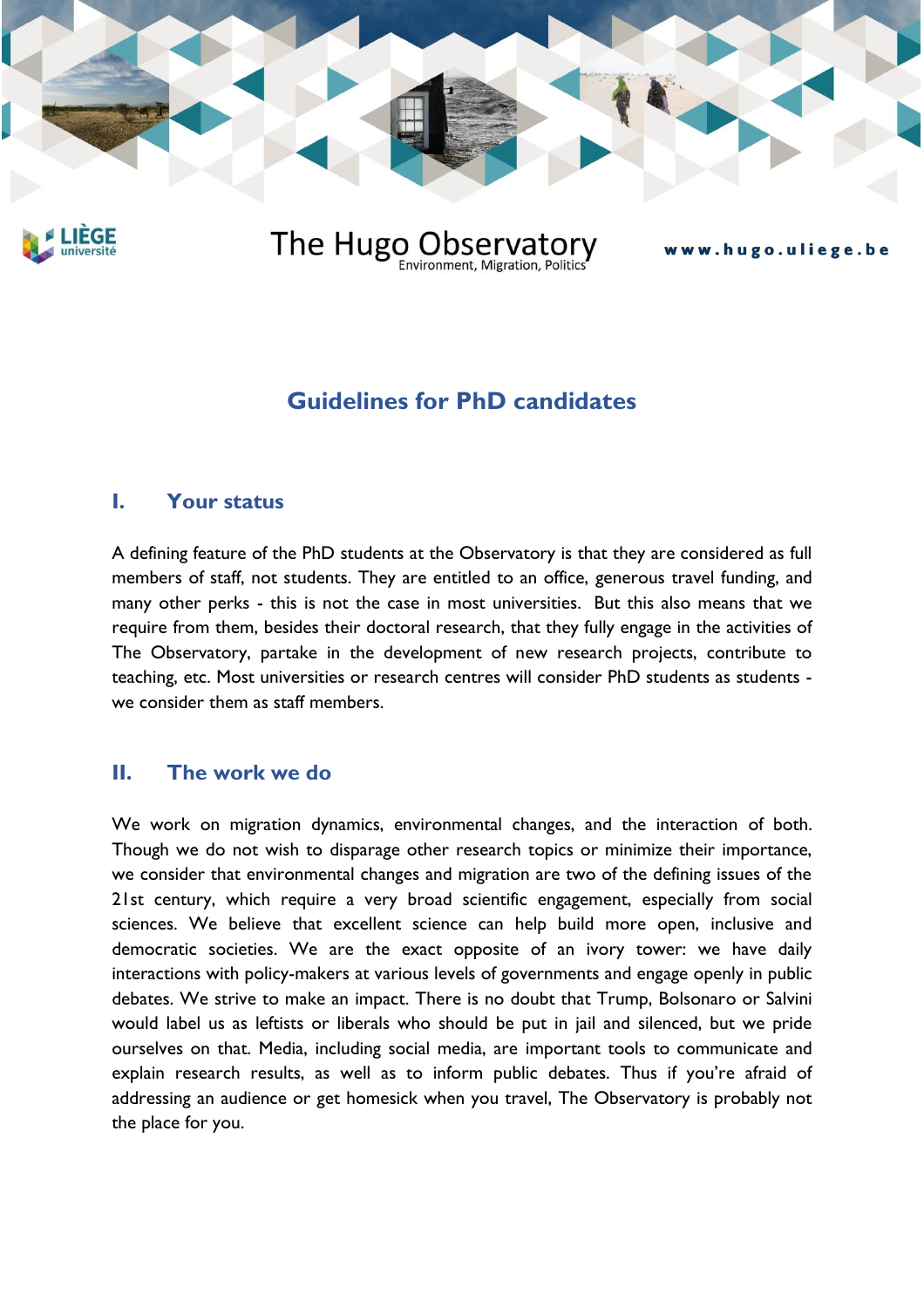#### **III. Administrative issues**

Everyone can register for a PhD at the University of Liège: there is no selection process and you can enroll at any time. Tuition fees are about 900 EUR the first year, then about 30 EUR for the subsequent years. These are waived, however, if you are on the payroll of the university (see below). We can supervise PhD in different subjects, but preferably in Geography or Political and Social Sciences. You don't need to attend any course or formal training, but you are expected to engage in a series of academic activities (conferences, workshops, summer schools, etc.) and you need to report on these activities every year. This programme of activities is to be agreed between you and your supervisor.

Though the Observatory is located in Liège, you don't have to live in Liège - but you can! Liège is a mid-sized city (about 250,000 inhabitants), and we understand you might prefer living in a bigger, more international city like Brussels. Liège is cheaper though. But we ask you to be present at the office at least two days a week if you are on a scholarship, and three days a week if you are on our payroll (see below). We know a lot of your research can be done remotely from home, and we value homework, but we don't want the Observatory to be a network of researchers who all work from home. We put a great emphasis on collective and collaborative work, and this can only be done if you have drinks from time to time with your colleagues.

### **IV. Funding**

This might sound shocking, but **we only take in PhD students who are fully funded**. Completing a PhD without funding is a very difficult task, and the rate of drop-outs is really high. We are keen to avoid that. We consider that researching towards a PhD is real work, not just studies - and thus should be compensated. We don't agree that researchers should live on a string, and that being constantly broke is part of the charm of the job. On the contrary: though salaries in the academic sector can't be compared with those of the private sector, you are a highly-qualified worker and should be treated as such. This doesn't mean that we stay at Four Seasons hotels all across the world and dine in Michelin-starred restaurants every night, but we don't do cheap motels and tacos either. We offer generous travel funding and cover all your professional expenses (the only exception to that being your phone bill, but we're working on this).

There are three possible ways to get funding, and we'll help you secure funding. This doesn't mean you'll be successful every time (competition is tough), but if you don't manage to secure funding after a year or two, you might want to reconsider your career options.

• *Option 1:* You manage to get funding on your own, with a **scholarship** related to your country of origin, a competition you've won, your previous university, etc. We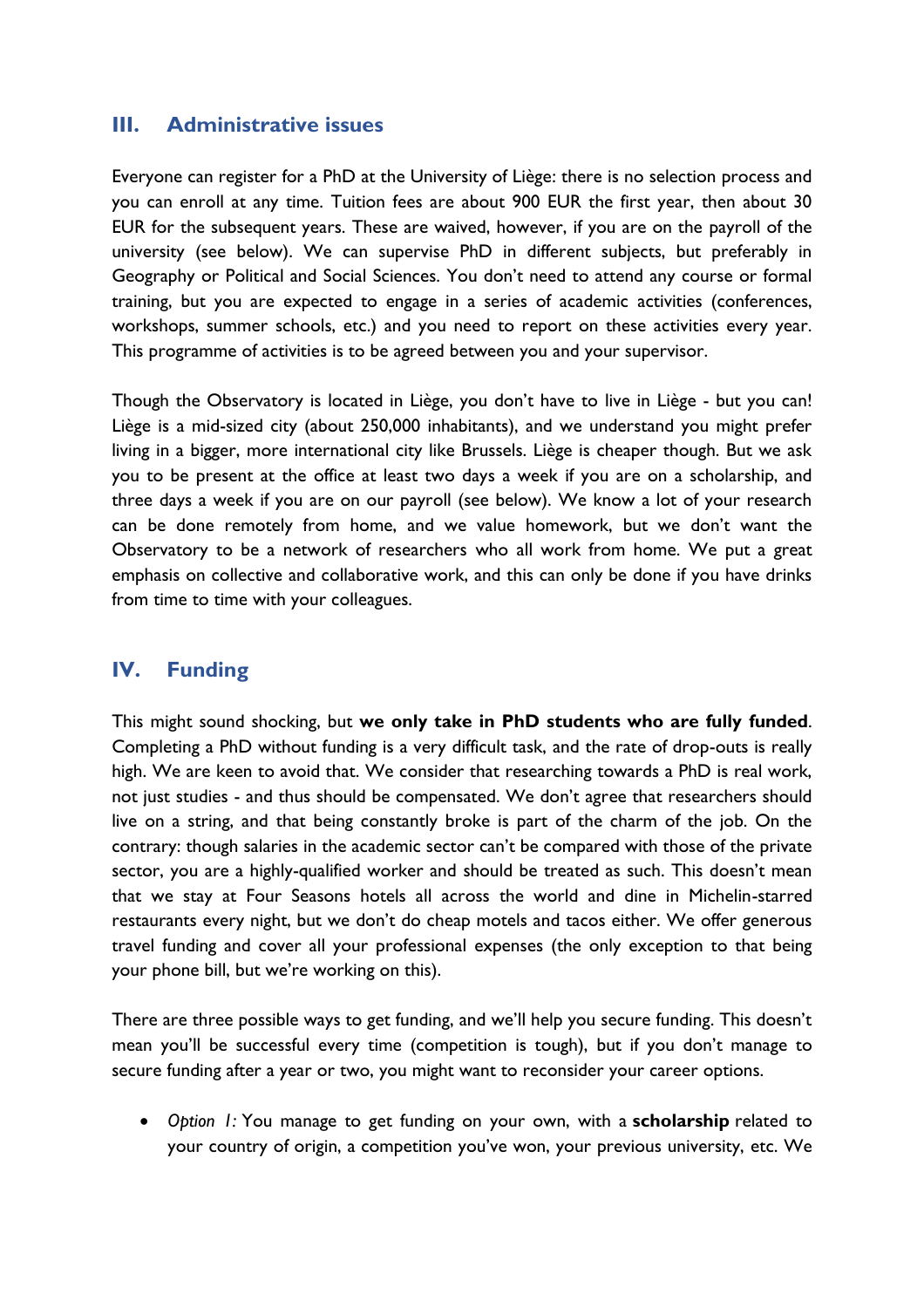will point out towards these opportunities, but of course you're encouraged to look by yourself as well.

• *Option 2:* The Belgian **National Fund for Scientific Research** (FNRS) offers generous PhD scholarships every year. There are two calls every year: a **general call** for all disciplines with a deadline in late January, and a **call specific to social sciences** (called FRESH) with a deadline in July. Both are for a start in October. The scholarship is for 4 years, about 2000 EUR/month tax-free, with travel funding. We can only support one candidate per call however, which is the reason why we operate a pre-selection (see below, item #5). <http://www.fnrs.be/en/index.php/funding/mandates/doctoral-researchers>

The **University of Liège** also offers a number of PhD scholarships in human sciences – these scholarships are very comparable to FNRS scholarships. The deadline is in October every year. See here for the conditions: [https://www.ulg.ac.be/cms/c\\_435645/fr/financement-de-doctorat-en-sciences](https://www.ulg.ac.be/cms/c_435645/fr/financement-de-doctorat-en-sciences-humaines)[humaines](https://www.ulg.ac.be/cms/c_435645/fr/financement-de-doctorat-en-sciences-humaines)

• *Option 3*: A large part of the work of the Observatory is funded through **collaborative research projects** (Horizon 2020, Belmont Forum, etc.) Such research projects often include the possibility to hire PhD students and/or research assistants, which means that we regularly open positions for PhD students. It is also possible for us to support you in the development of a project, or you can work with us towards the submission of a project that would include funding for your PhD.

### **V. Application process**

If you're interested in applying for an FNRS scholarship (Option 2 - general call), please send us a CV (with academic transcripts) as well as a research outline (following the FNRS template, see link above) **by December 1st**. We will then review the applications internally, as we can only support one candidate to the FNRS. We will let you know about our internal selection by December 15th, so that you can finalise your application (due in late January).

If you'd like to apply for an FNRS scholarship under the call specific to social sciences (Option 2), please send us the same material **by May 1st**. We will then review the applications internally, as we can only support one candidate to the FNRS. We will let you know about our internal selection by May 15th, so that you can finalise your application (due in early July).